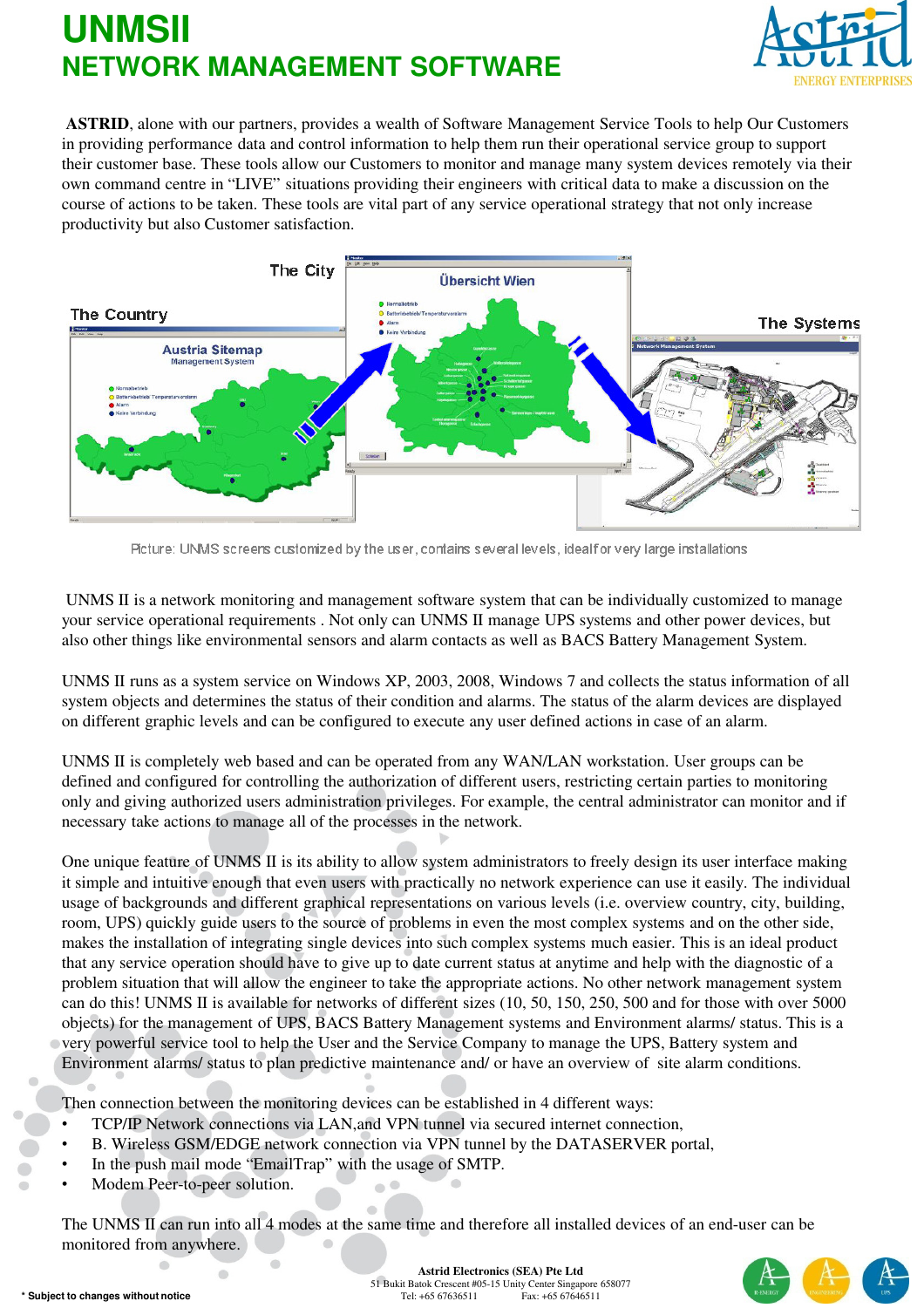

### **Overview of Remote Communication**

The following figure displays the UNMS II the 4 communication method with TeleService Module and Data centre Module

**A – UNMS II Server**: This communication way is the default for the UNMS II Server version and displays the LAN/WAN network connections to the UPSs, batteries and environmental sensors, which will be established via TCP/IP. All common RCCMD modules are available for the end-user inside the network. The UPS can be controlled locally by the user. In addition the UNMS II provides the steady monitoring, alerting and logging of statistics of all devices via network protocol TCP or SNMP. With the option UNMS II TeleService (RASROUT\_VG) you can establish a secure connection with the DataCenter option to the devices of the end-user, so that exclusively these devices can be reached by the UNMS II



**B – UNMS II TeleService GSM Wireless**: The figure B displays the network connection A with a GSM wireless connection. A GSM router (RASMAN\_G\_II) can connect worldwide all UPS devices via secure VPN wireless connection and the DataServer module (optional).

**C – UNMS II TeleAssistence Module:** This communication way is a "peer-to-peer" connection via analog telephone line. A dial-in connection will be established between the modem of the UNMS II and the RASMANAGER\_A, if alarms will occur.

**D – UNMS II TeleService Email Trap:** This communication way is an unidirectional connection. All devices are sending email traps, which will be retrieved and analyzed by the UNMS II Server with TeleService module. This emails contain all device data, so that a live connection to the devices will be afforded, but intermittently of the incoming emails. At alarms, the work cycle will be disconnected and emails will be triggered immediately. The UNMS II receives all measuring values of the end devices and is so able to react on alarms and to create statistics, but the send back of commands is impossible and is therefore an extremely secure and cheap communication way for a remote monitoring



UNMS SERVER with DATASERVER connection + TELESERVICE module – 4 communication ways which affords the secure connection between the UNMS II and the devices at the end-user.

 $C$  – modem connection  $D$  – the Email Trap connection

LAN connection via VPN tunnel B – GSM connection via VPN tunnel

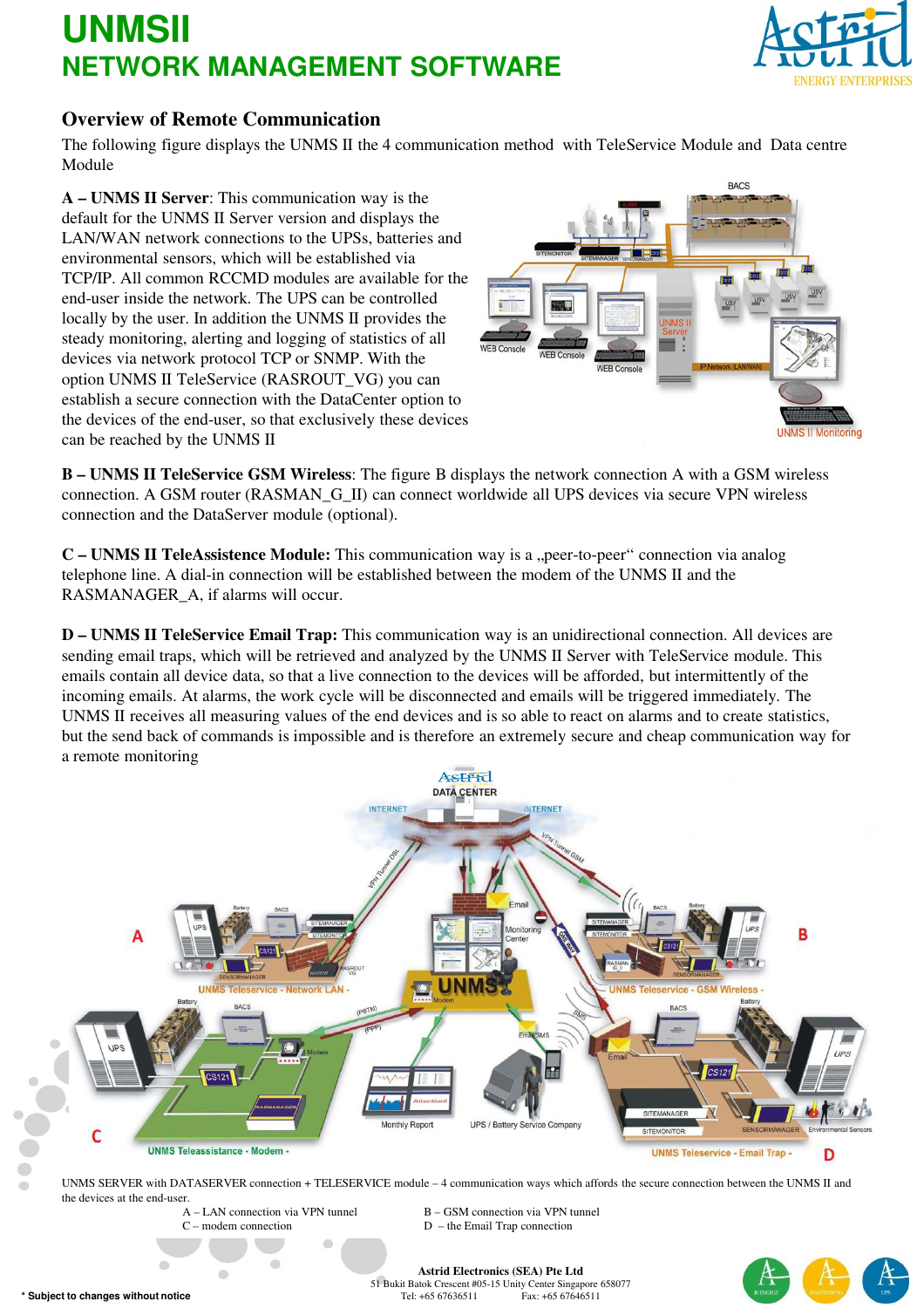

## **UNMS II SERVER FUNCTION & FEATURES**

### • **Complex power supply management made easy to use**

UNMS II can be set up by the user in such a way that even the most complex power supply systems can be displayed in a simple and well organized form. Different login levels allow for safe system operation even if inexperienced users are involved. This makes it possible for users to administer complex devices (i.e. 3 phase redundant UPS, building installations, rack systems and computer rooms) using a common simple web interface where specialists can administer individual devices using device-specific operational interfaces and UNMS II permits only the specifically authorized users access to the individual devices. The internet protocol will become the common communications medium for all power supply devices.

#### • **Exchangeable Background Graphics**

Users can replace the background images for the different UNMS II levels by importing their own background image files.

#### • **UNMS Editor**

Using the powerful UNMS II editor, users can change the UNMS II functions. Alarm levels, groups and object names, new objects, colors and etc. can easily be changed directly in the graphical interface.

#### • **Group Display**

Several devices can be grouped and indicated by a single icon. The device with the highest alarm level will determine the alarm status of the group icon.

#### • **Data protocol**

UNMS II has a high performance data protocol that records all incoming alarms for an unlimited period of time. Using a filter function with many options, users can easily examine and sort through the protocol entries. This gives users the organizational ability to systematically manage the alarms of thousands of devices. A time server client insures a precise system time update so that all data protocol entries will logged with the correct time.

#### • **Graphical statistical evaluation**

UNMS II makes it possible to centralize the logging of all measured values. The GCHART module creates graphs of all connected devices and sensors.

d)

#### • **Economical Monitoring**

UNMS II costs considerably less than management software like HP Openview that is only SNMP capable. Furthermore, UNMS II is much easier to use with its graphical user interface.

### • **Universally suited for all UPS models**

UNMS II supports most UPS models world wide. UNMS II can monitor both serial RS-232 protocols and contacts. Just about any device (also non UPS) can be monitored including things like air conditioning units, fire alarms, and the battery management system BACS.

#### • **Multiple network monitoring stations via web browser**

The UNSM II can be logged on to from any network workstation with a web browser so that all alarms will appear on that computer also. This makes it possible to use the monitoring console simultaneously from different locations.

### • **Secure Communication**

For ASTRID devices, UNMS II implements a secure network protocol called "UPSTCP". Other devices such as UPS SNMP adapters are managed via SNMP. UNMS is compatible with the SNMP adapters from ASTRID, Eaton PowerWare X\_connect UPS, Emerson Liebert, GE SNMP Cards, Chloride & Masterguard ONEAC SNMP Cards, Riello/Aros NETMAN SNMP Cards, APC SNMP Cards, MGE SNMP Cards, every chinese copy of Megatec SNMP Cards and most other SNMP devices that use RFC 1628.

 $\mathbf{C}$ 





 $\bigcirc$